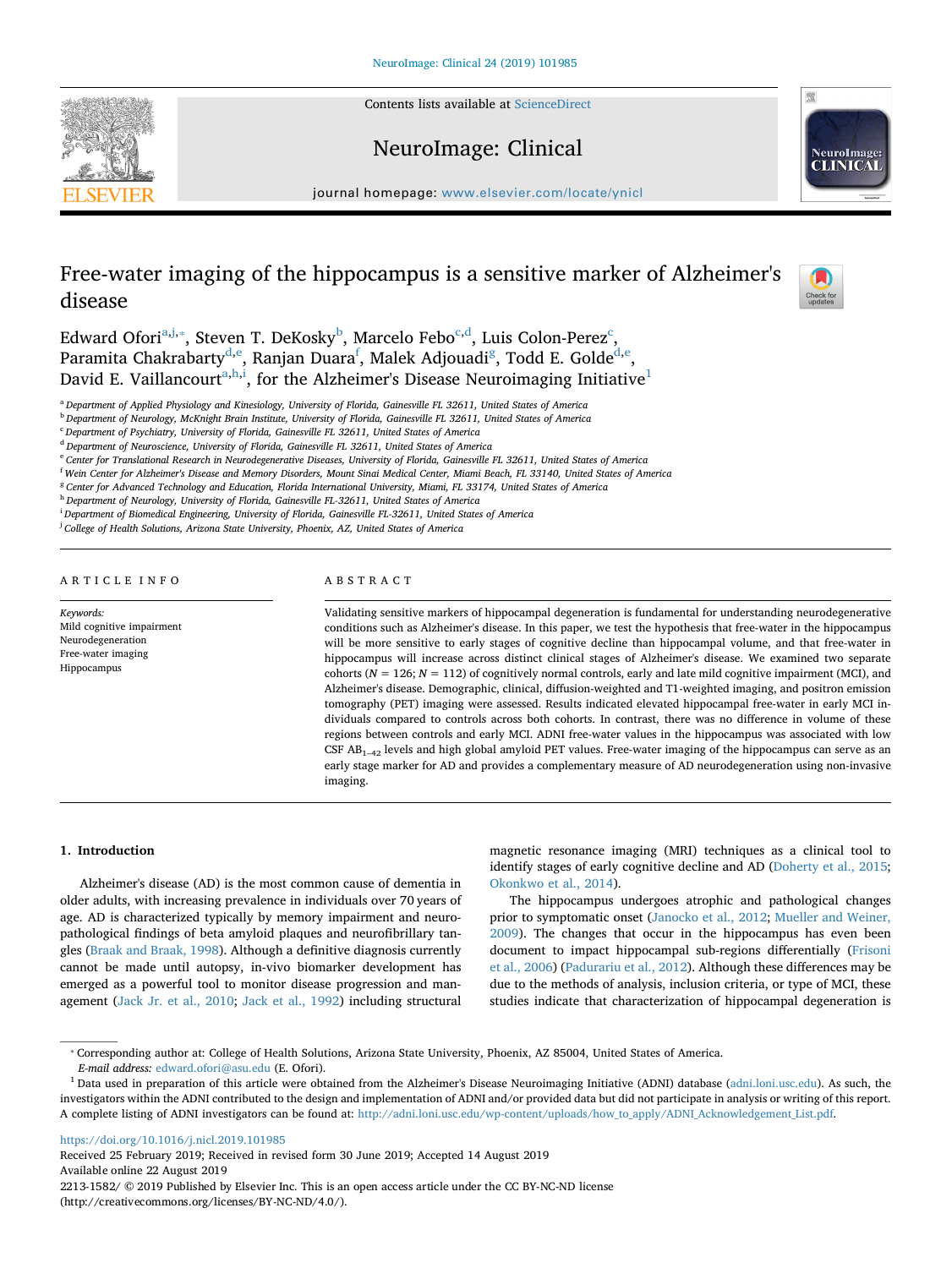important in stages of cognitive impairment and AD. Further, the pathological changes due to intraneuronal tau or extracellular accumulation of amyloid-β (Aβ) in the hippocampus lead to neuronal shrinkage ([Lee et al., 2001](#page-6-8)), providing greater increase of the extracellular space.

Diffusion MRI studies have shown that individuals with MCI or AD have increased hippocampal mean diffusivity [\(Ashford et al., 2011](#page-5-1); [Clerx et al., 2012](#page-5-2)). Examining microstructural changes may be a more sensitive predictor of clinical decline than macrostructural volume measurements of the hippocampus. Recently, a new diffusion MRI technique, free water mapping, has been shown to assay extracellular space, detect neurodegeneration [\(Pasternak et al., 2009\)](#page-6-9), and improve classification compared to single-tensor metrics [\(Ofori et al., 2017\)](#page-6-10). In this study, we tested the hypothesis that free-water within the hippocampus would detect differences among various stages along the AD clinical continuum and correlate with clinical severity. We also examined the extent to which free-water measures of hippocampus correlated with other measures of AD pathophysiological processes. These analyses were carried out sequentially, in two large cohorts for rigorous validation of the findings.

### **2. Methods**

#### *2.1. Subjects*

Imaging data for the current study were obtained from 2 databases: 1) the Alzheimer's Neuroimaging Initiative (ADNI) database and 2) the 1Florida Alzheimer's Disease Research Center (1Florida ADRC). ADNI has collected data through 3 phases and the ADNI data are from the ADNI 2 Phase. ADNI-2 data were used because data were collected from subjects at distinct stages of clinical severity. More details regarding the ADNI-2 protocol can be found at [https://adni.loni.usc.edu/wp-content/](https://adni.loni.usc.edu/wp-content/uploads/2008/07/adni2-procedures-manual.pdf) [uploads/2008/07/adni2-procedures-manual.pdf.](https://adni.loni.usc.edu/wp-content/uploads/2008/07/adni2-procedures-manual.pdf) The primary goal of ADNI has been to test whether serial MRI, positron emission tomography (PET), other blood and CSF markers, and clinical and neuropsychological assessment can be combined to measure the progression from the earliest mild cognitive impairment (MCI) through early Alzheimer's disease (AD). For up-to-date information, go to [www.adni](http://www.adni-info.org)[info.org](http://www.adni-info.org). ADNI Diagnostic criteria for each clinical stage was applied to 1Florida ADRC participants. The 1Florida ADRC data are from subjects enrolled at Mount Sinai Medical Center from October 19th, 2015 to December 1st, 2017. All subjects recruited were between ages 55–90. Briefly, subjects were divided into four groups in both ADNI and 1Florida ADRC groups: 26 (ADNI; baseline age:  $72.8 \pm 6.6$  years) and 32 (1Florida ADRC; baseline 68.9  $\pm$  6.4 years) cognitively normal elderly controls, 45 (ADNI; baseline age:  $72.7 \pm 8.0$  years) and 33 (1Florida ADRC; baseline 70.8  $\pm$  7.4 years) patients with EMCI, 26 ADNI LMCI (baseline age: 73.2  $\pm$  6.0 years) and 22 1Florida ADRC LMCI (baseline age: 74.1  $\pm$  7.6 years), and 29 ADNI patients with AD (baseline age: 73.9  $\pm$  8.5 years) and 25 1 Florida ADRC patients with AD (baseline age:  $71.5 \pm 10.2$  years). All participants had assessments which included a Clinical Dementia Rating-Sum of Boxes (CDR-SB) ([Coley et al., 2011;](#page-6-11) [Morris, 1993\)](#page-6-12), Mini-Mental State Exam (MMSE) ([Folstein et al., 1975\)](#page-6-13), Montreal Cognitive Assessment (MoCA) ([Nasreddine et al., 2005\)](#page-6-14), apolipoprotein (ApoE) ε4 status, diffusion MRI, T1 MRI, intracranial volume determination, and amyloid PET imaging data (18F-florbetapir for ADNI and 18F-florbetaben for 1Florida ADRC).

# *2.2. Data acquisition*

The Search Criteria used to acquire data identified subjects from the initial or screening visit. The ADNI T1 scans were acquired with a Gradient recalled echo (GRE) pulse sequence with acquisition in the sagittal plane, repetition time (TR) of 6.98 ms, echo time (TE) of 2.85 ms, inversion time (TI) of 400 ms, 26 cm field of view, with a 256  $\times$  256  $\times$  196 acquisition matrix in the *x*-, *y*-, and *z*-dimensions,

<span id="page-1-0"></span>

| Table 1 |                      |
|---------|----------------------|
|         | Scanner information. |

|                       | <b>ADNI</b>                 |                  | <b>1FLORIDA ADRC</b> |               |  |  |  |
|-----------------------|-----------------------------|------------------|----------------------|---------------|--|--|--|
| Manufacturer          | GF.                         |                  | <b>SIEMENS</b>       |               |  |  |  |
| Type                  | <b>DIFF</b>                 | Τ1               | <b>DIFF</b>          | Т1            |  |  |  |
| Directions            | 41                          | N/A              | 64                   | N/A           |  |  |  |
| Sequence              | <b>EPSE</b>                 | GRE              | echo                 | <b>MPRAGE</b> |  |  |  |
| TF.                   | 67                          | 2.85             | 98                   | 3.03          |  |  |  |
| TI                    | N/A                         | $400 \text{ ms}$ | N/A                  | 700 ms        |  |  |  |
| TR                    | 11,000                      | 6.98             | 9000                 | 1380          |  |  |  |
| Flip angle            | 90                          | N/A              | $\Omega$             | 9             |  |  |  |
| Slices                | 59                          | 196              | 64                   | 176           |  |  |  |
| <b>FOV</b>            | 35 cm                       | 26 cm            | 250 mm               | 250 mm        |  |  |  |
| resolution            | $2.7 \times 2.7 \times 2.7$ | 1x1x1.2          | 2x2x2                | 1x1x1         |  |  |  |
| b-value               | 1000                        | N/A              | 1000                 | N/A           |  |  |  |
| $#$ of b <sub>0</sub> | 6                           | N/A              | $\mathbf{1}$         | N/A           |  |  |  |

Abbreviations: DIFF = diffusion, EPSE = echo-planar spin-echo, FOV = field of view,  $GE = General Electric, GRE = gradient echo, MP-RAGE = magnetization$ prepared-rapid acquisition gradient echo, N/A = not available, TI = inversion time,  $TE = echo$  time,  $TR = repetition$  time.

yielding a voxel size of  $1.0 \times 1.0 \times 1.2$  mm<sup>3</sup>. 1 Florida ADRC T1 scans were acquired with using a 3 T Siemens Magnetom Skyra with a 20 channel head/neck coil with a Magnetization Prepared Rapid Gradient Echo (MPRAGE) pulse sequence with acquisition in the sagittal plane, TR of 1380 ms, TE of 3.03 ms, with a 250  $\times$  250  $\times$  176 mm acquisition matrix in the x-, y-, and z-dimensions, yielding a voxel size of  $1.0 \times 1.0 \times 1.0$  mm<sup>3</sup> (See [Table 2\)](#page-3-0).

ADNI diffusion imaging scans were acquired with a 41 direction "EP/SE" pulse sequence b-value 1000 and 5 b0 images with a 2D acquisition, average TR of  $\sim$ 11,000 ms, average TE of 67 ms, flip angle of 90°, in-plane resolution =  $2.7 \times 2.7$  mm, slice number = 59, and slice thickness = 2.7 mm with no gap and 35 cm field of view. 1Florida ADRC diffusion imaging scans were acquired with a 64 direction echo planar sequence b-value 1000 with 1 b0 image with TR of 9000 ms, TE of 90 ms, flip angle of 90°, in-plane resolution =  $2 \times 2$  mm, slice number = 64, and a slice thickness of  $2 \text{ mm}$  with no gap (See [Table 1](#page-1-0)). ADNI data were acquired from 12 different scanners and 1Florida ADRC data were acquired from 1 scanner.

The PET scanner currently used for the 1Florida ADRC has been certified for use in ADNI. A 3D Hoffmann brain phantom was acquired prior to participant enrollment in order to establish a standardized acquisition and reconstruction method. Participants were infused with [18-F] florbetaben 300 MBQ over a 3 min period. Scanning commenced after a period of 60 min for a duration of 20 min on a Siemens Biograph 16 PET/CT scanner, operating in 3D mode (55 slices/frame, 3 mm slice thickness  $128 \times 128$  matrix). Acquired PET data were reconstructed into a  $128 \times 128 \times 63$  (axial) matrix with voxel dimensions of  $0.21 \times 0.21 \times 0.24$  cm. Reconstruction was performed using manufacturer-supplied software and included corrections for attenuation, scatter, random coincidences and dead time. Images for regional analyses were processed using Fourier analysis followed by direct Fourier reconstruction. Images were smoothed with a 3 mm Hann filter. Following reconstruction, image sets were inspected and, if necessary, corrected for inter-frame motion.

## *2.3. Imaging processing*

For each subject, all baseline raw diffusion weighted imaging (DWI) volumes were aligned with the FMRIB Software Library (FSL) eddycorrect tool [\(http://www.fmrib.ox.ac.uk/fsl\)](http://www.fmrib.ox.ac.uk/fsl) to correct for head motion and eddy-current distortions. Gradient directions were rotated based on motion corrections. All voxels outside of the brain and eye-tissue were subsequently removed from diffusion-weighted images using the Brain Extraction Tool from FSL. Free-water maps were calculated for all subjects; computational routines for free-water have been published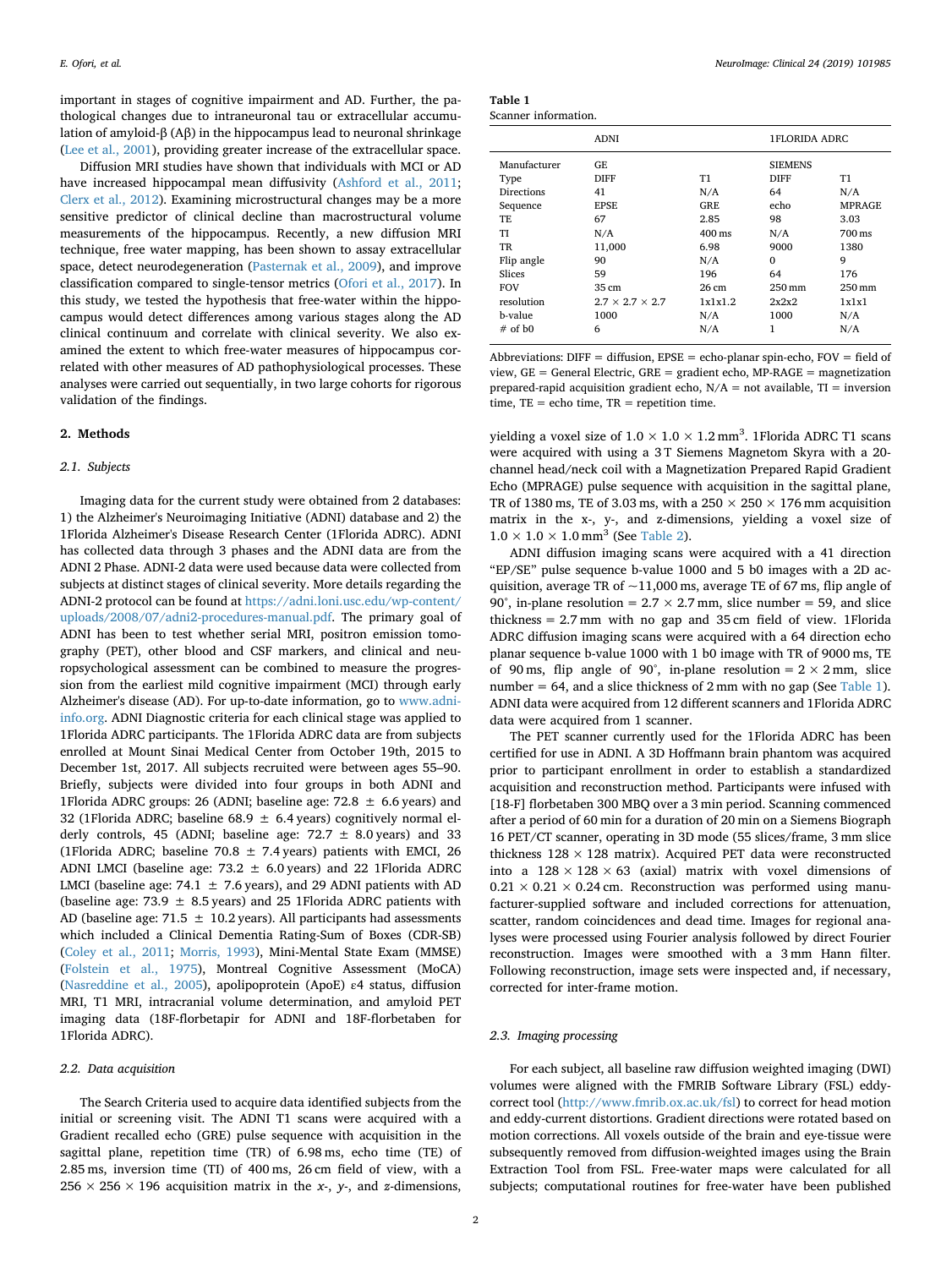<span id="page-2-0"></span>

**Fig. 1.** Displays coronal sections of the group mean free-water maps at  $y = 24$ in MNI space of the hippocampus for ADNI and 1Florida ADRC across cognitive normal (CN), early mild cognitive impairment (EMCI), late mild cognitive impairment (LMCI), and Alzheimer's disease (AD). White-yellowish colors indicate low free-water areas whereas blue-black colors indicate high free-water areas.

elsewhere [\(Ofori et al., 2015;](#page-6-15) [Pasternak et al., 2009\)](#page-6-9). All maps were warped into standardized space using ANTs R routines [\(Avants et al.,](#page-5-3) [2008;](#page-5-3) [Avants et al., 2014\)](#page-5-4). First, a linear rigid transformation was performed. Then a diffeomorphic transformation using the Symmetric Normalization (SyN) transformation model was performed. SyN uses a gradient-based iterative convergence using diffeomorphisms to converge on an optimal solution based on a similarity metric (e.g., crosscorrelation) ([Klein et al., 2009](#page-6-16)). The diffeomorphic transform matrices were then applied to all the free-water maps, for subsequent analyses of hippocampal regions [\(Fig. 1\)](#page-2-0).

## *2.3.1. Volumetric MRI analysis*

Regional analysis was done on the 3D T1 MPRAGE imager with FreeSurfer [\(http://surfer.nmr.mgh.harvard.edu/\)](http://surfer.nmr.mgh.harvard.edu/) ([Dale et al., 1999](#page-6-17)). This MRI software package is comprised of a suite of automated tools for segmentation, reconstruction, and derivation of regional volumes and surface-based rendering. FreeSurfer 6.0 was used to derive hippocampal volumes. We employed the same software version, workstation, and operating system throughout the study given known variability introduced by these factors.

## *2.3.2. PET imaging analysis*

PET imaging data were downloaded from the ADNI website (<https://adni.loni.usc.edu>). Signal uptake value ratios (SUVRs) for amyloid-PET were calculated based on previously reported methods ([Jagust et al., 2010](#page-6-18)). The PET tracer  $^{18}$ F-florbetapir was used to quantify global amyloid status, calculated by ratios of regions of interest (ROIs) tracer retention to cerebellar and total white matter uptake. The cutoff SUVR value to determine subject status as "amyloid positive" was 1.1 using frontal lobe, anterior cingulate, precuneus, and parietal cortex relative to cerebellum. More details of the methods for the PET analyses can be found at [http://adni.loni.usc.edu/methods/](http://adni.loni.usc.edu/methods/pet-analysis/) [pet-analysis/](http://adni.loni.usc.edu/methods/pet-analysis/).

Images were obtained from the top of the head to the top of the neck and CT data were employed for initial attenuation correction and image reconstruction in the sagittal, axial and coronal planes. The florbetaben PET/CT scans, including the outline of the skull, were co-registered linearly (i.e., trilinear interpolation) with 12 degrees of freedom, onto the volumetric MRI scan using a T1-weighted, (magnetization prepared rapid gradient echo (MP-RAGE) sequence. Region-of-interest (ROI) boundaries were manually defined using the structural MRI for anatomical reference and criteria that have been proven to provide highly reproducible outcomes ([Desikan et al., 2006\)](#page-6-19). This registration process ensured that the florbetaben PET/CT image had the same accurate segmentation and parcellation as in the MRI. Atrophy correction was not used because the additional noise-error added to quantification of regional counts in the PET images.

Quantitative assessment of PET scans: Image processing was performed as previously described ([Barthel et al., 2011](#page-5-5)). The average activity was calculated in the ROIs corresponding to cerebellar gray matter and cerebral cortical regions. A composite SUVR was calculated by the ratio of the mean SUVR of the 5 cortical regions (frontal, temporal, parietal, anterior and posterior cingulate cortex regions, each region summed from left and right hemispheres) and the cerebellar gray matter ([Rowe et al., 2008\)](#page-6-20).

## *2.4. APOE genotyping*

Samples were genotyped for the APOE  $\varepsilon$ 2,  $\varepsilon$ 3 and  $\varepsilon$ 4 alleles using predesigned TaqMan SNP Genotyping Assays for SNPs rs7412 and rs429358 (Thermo Fisher Scientific, Massachusetts, USA) on the QuantStudio 7 Flex Real-Time PCR system (Applied Biosystems, California, USA) following the manufacturer's protocol. This genotyping allowed us to determine whether participants had e4 positive or negative. The APOE e4 allele has shown to occur in a higher prevalence in individuals with Alzheimer's disease than found the non-AD patients ([Farrer et al., 1997\)](#page-6-21).

# *2.5. CSF analysis*

Baseline CSF samples were obtained in the morning after an overnight fast and processed as previously described [\(Shaw et al., 2009](#page-6-22); [Shaw et al., 2011\)](#page-6-23). Briefly, CSF was collected into polypropylene collection tubes or syringes provided to each site, then transferred into polypropylene transfer tubes without any centrifugation step followed by freezing on dry ice within 1 h after collection, and shipped overnight to the ADNI Biomarker Core laboratory at the University of Pennsylvania Medical Center on dry ice. Aliquots (0.5 ml) were prepared from these samples after thawing (1 h) at room temperature and gentle mixing. The aliquots were stored in bar code-labeled polypropylene vials at −80 °C. A $\beta_{1-42}$ , t-tau, and p-tau<sub>181</sub> were measured using the multiplex xMAP Luminex platform (Luminex Corp, Austin, TX) with Innogenetics (INNO-BIA AlzBio3; Ghent, Belgium; for research use-only reagents) immunoassay kit-based reagents.

#### *2.6. Region of interest analyses*

ROI analyses were performed utilizing the segmented hippocampal masks that were obtained through FreeSurfer 6.0. Data from both the left and right hemispheres were obtained. These individual voxels within a ROI were then pooled together to get an average for either the left or right hippocampal region.

# *2.7. Statistical analyses*

Measures of age, years of education, CDR-SB, MMSE, MoCA, and ICV were compared using one-way ANOVAs across the groups. Post-hoc tests of means were evaluated using the Tukey's HSD procedure. In order to detect differences between sites, we ran a MANCOVA on continuous demographic variables with site as a covariate. Differences in sex, amyloid status (positive or negative), and ApoE4 carrier status were assessed with Chi-square analyses separate for each site. Mean values for the hippocampal ROIs were calculated for free-water and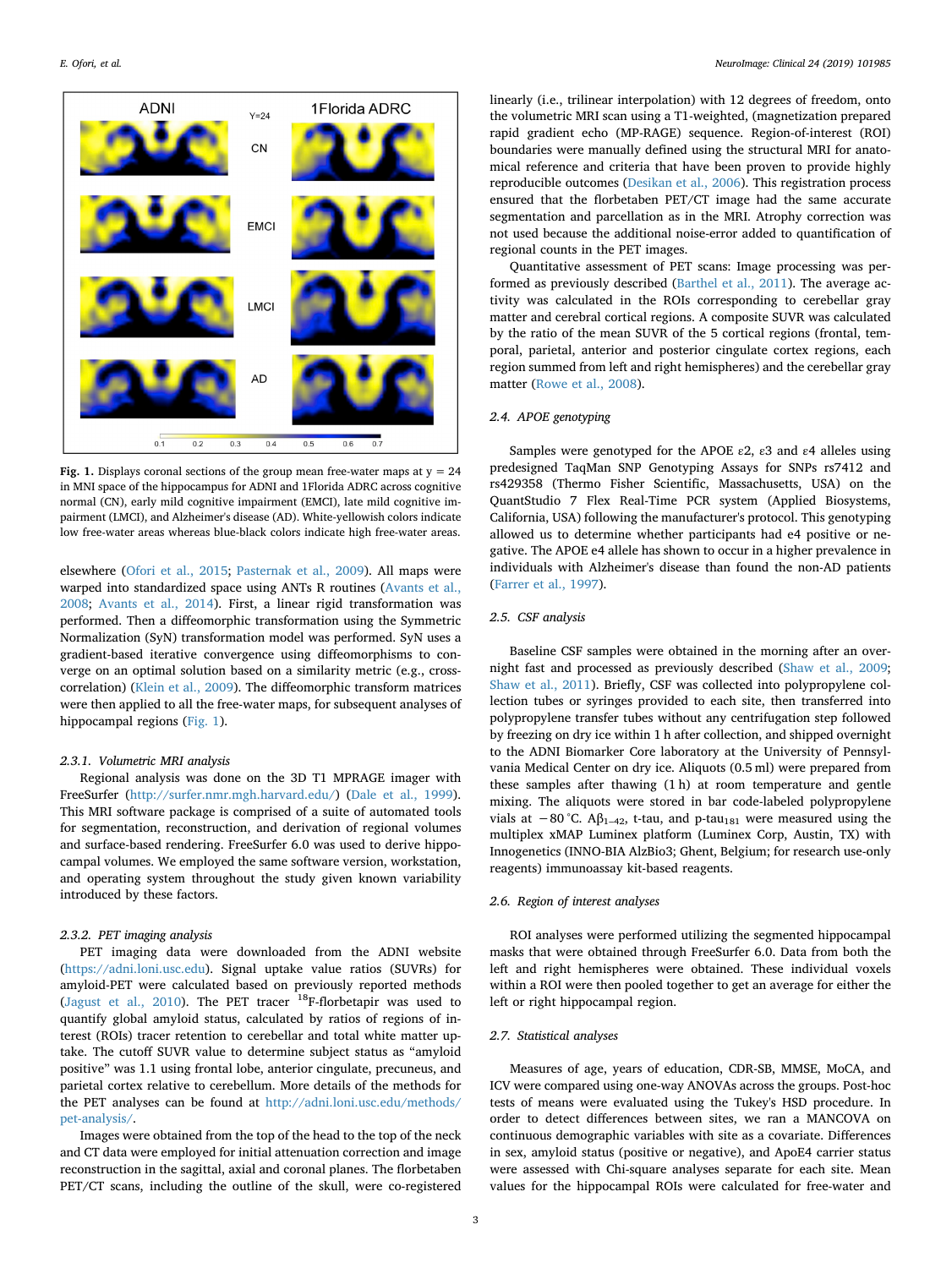hippocampal volume. MANCOVAs were calculated, controlling for sex, age, education, site and ApoE e4 status, with group status as the fixed factor. Post-hoc tests for the group status were evaluated using Bonferroni pairwise comparisons. Statistical threshold was set at  $p < .05$ .

#### *2.8. Correlational analyses*

Spearman rho (ρ) statistic was employed for correlations between dependent free-water values and MOCA, MMSE, CSF measures and global amyloid. The Spearman rho correlations can provide information to the degree hippocampus free-water levels are associated with clinical measures along with CSF. The determination of this relationship can help further develop prediction models with longitudinal data. *P*-values were corrected for multiple comparisons controlling for false discovery rate (FDR) ([Benjamini and Hochberg, 1995\)](#page-5-6).

#### **3. Results**

## *3.1. Demographics and clinical data*

There were no significant differences (*p*-values > .05) among diagnostic groups for age, sex, ICV and years of education ([Table 2](#page-3-0)) for either the ADNI or 1Florida ADRC cohorts. As expected, there were significant differences among groups for CDR-SB, MMSE and MoCA, scores (p-values < .05) across both cohorts. The number of amyloid positive individuals were different among groups (p-values < .05). For ADNI, there were more amyloid positive and ApoE ε4 carriers in the LMCI and AD groups than there were in EMCI and CN (p-values  $< .01$ ). For 1Florida ADRC there were more amyloid positive carriers in the AD than EMCI and LMCI groups, and more positive carriers in the EMCI and LMCI than CN.

In the ADNI cohort, post-hoc tests revealed lower CDR-SB scores for controls compared to EMCI and LMCI; the AD group had the highest CDR-SB scores (see [Table 2\)](#page-3-0). Post hoc testing revealed the following pattern of results for MoCA:  $CN > EMCI > LMCI > AD$ . MMSE scores were lower for the AD group than the CN, EMCI, and LMCI groups, and higher (better) in the CN and EMCI groups than in the LMCI and AD groups (*p*-values < .01; see [Table 2](#page-3-0)).

For the 1Florida ADRC cohort, post-hoc tests revealed lower CDR-SB scores for controls and EMCI when compared with LMCI and AD (see [Table 2](#page-3-0)). Post hoc testing revealed that AD MoCA scores were

| Table 2                               |  |
|---------------------------------------|--|
| Demographic and clinical information. |  |

<span id="page-3-0"></span>**Table 2**

<span id="page-3-1"></span>

**Fig. 2.** Displays bar-graphs of free-water levels for the left and right hippocampus in CN, EMCI, LMCI, and AD patients. The asterisk indicates significant differences between CN, EMCI, LMCI, and AD. The cross indicates significant differences between EMCI and AD. The pound sign indicates significant differences between LMCI and AD.

significantly lower than CN, EMCI and LMCI groups. MMSE scores decreased with increases in disease severity with CN having the highest scores and AD having the lowest scores (p-values < .01; see [Table 2\)](#page-3-0).

Statistical analyses also revealed the influence of the site covariate on the continuous demographic variables. We found no site effect for age (F = 0, *p* = .98), MoCA (F = 2.6, *p* = .11), MMSE (F = 2.7,  $p = .11$ ). There was a significant effect for years of education with the ADNI site have more years of education than the 1Florida ADRC site  $(F = 14.3, p = 2E-4)$  and CDR-SB  $(F = 14.2, p = 1.9E-4)$  which resulted in greater scores in the 1Florida ADRC cohort.

# *3.2. Diffusion analyses*

[Fig. 2A](#page-3-1) illustrates the group free-water in MNI space at  $y = 24$ , and [Fig. 2](#page-3-1)B shows the bar plots for free-water in each cohort for left hippocampus. Significant effects were found for mean free-water values in both hippocampal ROIs (F's  $> 2.5$ , *p*-values  $< .01$ ) (See [Fig. 2\)](#page-3-1). The left hippocampal ROI ( $F = 16.35$ ,  $p = 1.5E-9$ ) revealed increased freewater values for the AD group (0.56),LMCI group (0.51) and iEMCI group  $(0.48)$  when compared to CN  $(0.42, p-values < .003)$ . EMCI group free-water values were also lower than the AD group ( $p = 2E-4$ ). This pattern of findings was found to be consistent when both cohorts were analyzed separately ( $p < 1E-5$ ). The right hippocampal ( $F = 3.2$ ,  $p = .023$ ) revealed increased free-water for AD (0.50) when compared

|                             | <b>ADNI</b>    |             |           |           |                                    | 1Florida ADRC  |             |                |           |                              |  |
|-----------------------------|----------------|-------------|-----------|-----------|------------------------------------|----------------|-------------|----------------|-----------|------------------------------|--|
|                             | CN             | <b>EMCI</b> | LMCI      | AD        | Statistics                         | CN             | <b>EMCI</b> | <b>LMCI</b>    | AD        | Statistics                   |  |
| $\mathbf N$                 | 26             | 45          | 26        | 29        |                                    | 29             | 29          | 25             | 29        |                              |  |
| Age                         | 72.8(6.6)      | 72.7(8.0)   | 73.2(6.0) | 73.9(8.5) | $F = 0.17$ , $p = .92$             | 67.9<br>(10.0) | 72.8 (7.2)  | 73.6 (7.4)     | 72.2(9.6) | $F = 2.4, p = .07$           |  |
| Sex (M/F)                   | 12/14          | 30/15       | 17/9      | 16/13     | $\chi^2 = 3.5, p = .32$            | 10/19          | 10/19       | 14/11          | 16/13     | $\chi^2$ = 4.7, p = .19      |  |
| Years of Education          | 16.5(2.6)      | 16.0(2.6)   | 15.5(2.8) | 14.7(2.9) | $F = 2.3, p = .08$                 | 16.2(3.1)      | 15.4(3.5)   | 14.7(3.3)      | 14.0(4.1) | $F = 2.05, p = .11$          |  |
| CDR-SB                      | 0.02<br>(0.09) | 1.2(0.7)    | 1.6(0.9)  | 4.7(1.4)  | $F = 143.2$<br>$p = 8.5E-40$       | 0.3(0.9)       | 0.9(0.4)    | 2.9(0.9)       | 6.7(3.3)  | $F = 76.3$ , $p = 9.4E-27$   |  |
| <b>MMSE</b>                 | 28.8(1.4)      | 28.0(1.6)   | 27.4(2.0) | 23.6(2.0) | $F = 51.3$<br>$p = 1.6E-21$        | 29.1(1.0)      | 27.7(2.4)   | 25.7(2.7)      | 21.4(5.9) | $F = 1.6$ , $p = 4.2E-12$    |  |
| MoCA                        | 26.2(2.4)      | 23.6(2.4)   | 21.6(2.3) | 17.8(4.7) | $F = 37.2$ ,<br>$p = 4.0E-17$      | 24.9(2.8)      | 23.0(3.1)   | 22.2<br>(10.1) | 14.2(6.3) | $F = 14.57$ , $p = 7.0E-8$   |  |
| Amyloid Status<br>$(-/+)$   | 24/0           | 23/18       | 6/18      | 4/25      | $\gamma$ 2 = 41.8,<br>$p = 4.5E-9$ | 25/0           | 16/6        | 13/9           | 7/15      | $\gamma$ 2 = 25.6, p = .0002 |  |
| ApoE ε4 Carriers $(0/1 + )$ | 18/7           | 28/16       | 5/20      | 9/19      | $\gamma$ 2 = 20.7, p = .0001       | 20/6           | 21/8        | 10/13          | 19/7      | $\gamma$ 2 = 7.8, p = .05    |  |
| Intercranial                | 1.41           | 1.49        | 1.48      | 1.42      | $F = 2.0, p = .116$                | 1.34           | 1.36        | 1.40           | 1.42      | $F = 1.36, p = .26$          |  |
| Volume (L)                  | (0.14)         | (0.14)      | (0.12)    | (0.16)    |                                    | (0.13)         | (0.17)      | (0.18)         | (0.21)    |                              |  |

Data are either count or mean ( ± SD). Abbreviations: AD = Alzheimer's disease, ApoE = apolipoprotein, CDR-SB = clinical dementia rating- sum of boxes, CN = Cognitively Normal, EMCI = Early Mild Cognitive Impairment, F = female, ICV = Intracranial Volume, L = Liters, LMCI = Late Mild Cognitive Impairment, M = male, MMSE = Mini-Mental State Examination, MoCA = Montreal Cognitive Assessment.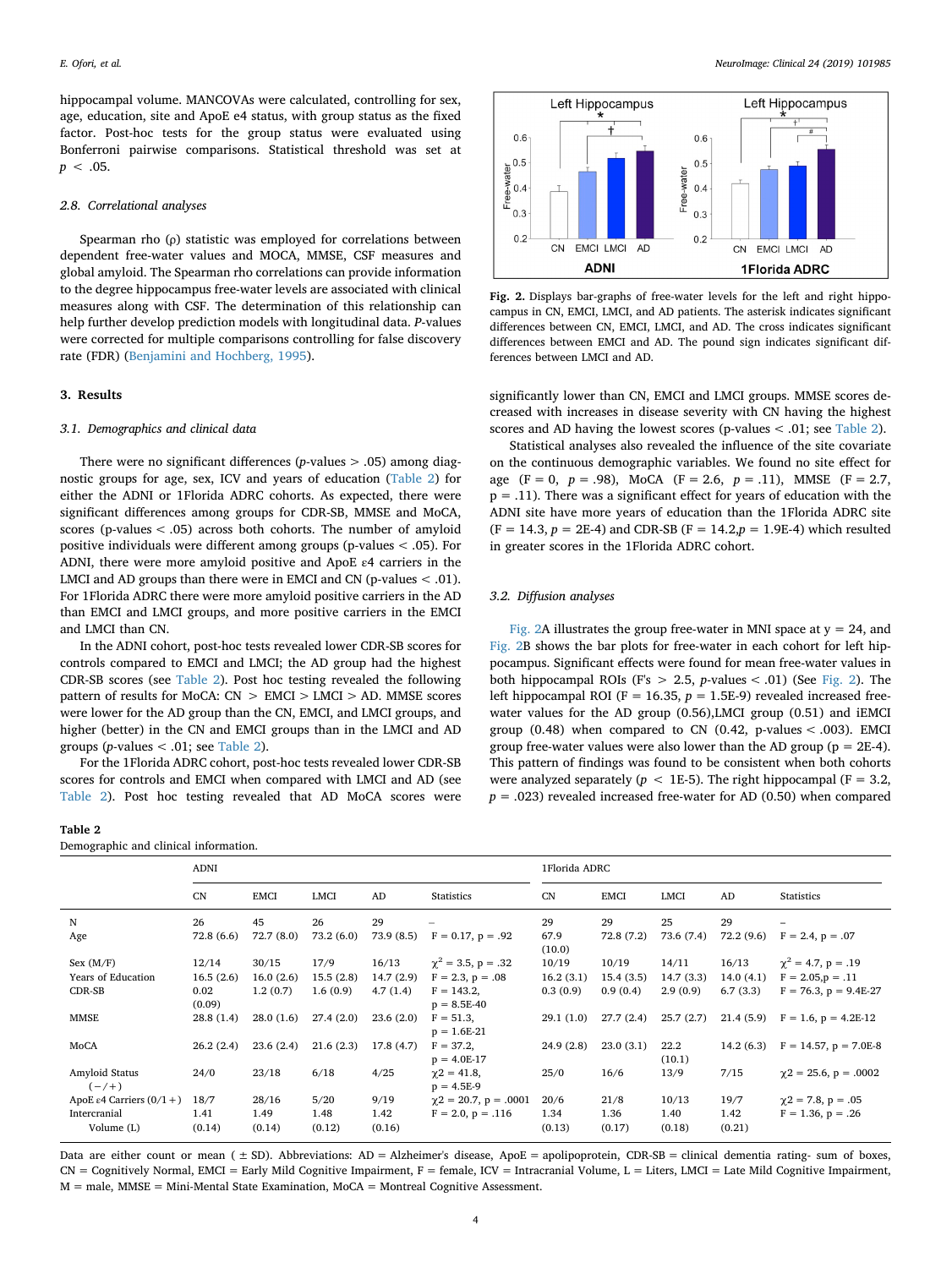to CN (0.43), with no significant differences in free-water levels between the EMCI group (0.47) and the LMCI group (0.49).

Statistical analyses revealed a significant covariates of age  $(F = 24.51, p = 2E-6)$  and site  $(F = 8.5, p = .004)$  on the left hemisphere free-water values, whereas there were significant covariate effects of age and sex for the right hemisphere free-water values (F's  $> 2$ , p-values > .05). There were no significant covariate effects for education, ApoE  $\varepsilon$ 4 on either dependent variable (F's > 2, p-values > .05). The age covariate in the model showed a positive intercept indicated increases in free-water with age for the left-hemisphere free-water values. The site covariate resulted in higher values in the 1Florida ADRC cohort than the ADNI cohort. As noted above, this did not change the pattern of findings for either cohort. For the right hippocampal freewater values, age covariate ( $F = 6.5$ , $p = .012$ ) results in increases in free-water and sex covariate ( $F = 6.5$ , $p = .012$ ) results in decreases in free-water.

## *3.3. Volumetric analyses*

For the ADNI cohort, a significant group effect was found for all left and right hippocampal ROIs (F's > 9, FDR *p* < .01). Post hoc analysis revealed no significant differences between the CN and EMCI groups for any hippocampal ROIs (F's  $> 9$ , p's  $> 0.05$ ). The left hippocampus  $(F = 24.4, p = 2.4E-12)$  volumes were significantly lower for the AD and LMCI groups when compared to the CN and EMCI groups. Right hippocampal (F = 26.9,  $p = 2.4E-13$ ) showed a similar pattern of results as their left counterparts, in addition volumes for the AD group were lower than the LMCI group whereas the left side did not show a difference between these two groups.

For the 1Florida ADRC cohort, a significant group effect was also found for all left and right hippocampal volumes similar to the ADNI findings (F's > 9, p's < 0.01). The left hippocampus (F = 9.0,  $p = 2.2E-5$ ) volumes were significantly lower for the AD group when compared to controls and EMCI groups. The right hippocampal  $(F = 10.7, p = 4E-6)$  volumes were significantly lower for the AD group when compared to controls, EMCI and LMCI groups. There were no significant covariate effects of site, education, ApoE ε4 status on volumetric measures. There was a significant effect of age on hippocampal volumetric measures. The age covariate indicates decreases in volume with increases in age.

#### *3.4. Correlation analyses*

Free-water values from both hippocampal ROIs were correlated with MMSE and MoCA [\(Table 3](#page-4-0)). Significant negative associations were found among all ROIs with MMSE and MoCA.

Correlations between free-water measures and amyloid PET data revealed several significant relationships. All regions were found to positively correlate with AV45 with the left hippocampal free-water levels demonstrating the greatest correlation among ROIs.

Correlational analyses between CSF measures and free-water levels revealed several significant correlations. For free-water, left and right hippocampus regions were found to moderately correlate inversely with CSF  $AB_{1-42}$  levels. There were no significant correlations between free-water levels and p-tau or t-tau  $(p > .05)$  (See [Table 3](#page-4-0)).

## **4. Discussion**

The current investigation examined the integrity of hippocampal regions by assessing free-water imaging in different stages of AD across ADNI and the 1Florida ADRC. The results indicate that left hippocampal free-water values were elevated in EMCI when compared to CN, across both the ADNI and 1Florida ADRC cohorts. ADNI free-water measures from both hemispheres correlated with clinical cognition scores. In addition, free-water values were associated with global AV45 and CSF  $AB_{1-42}$  levels and not CSF p-tau and CSF t-tau, suggesting free-water may provide specific information about the pathological process in AD. Thus, the current study suggests that free-water mapping of bilateral hippocampus provides important information of neurodegenerative changes in AD.

Previous studies have shown that elevated mean diffusivity (MD) in the hippocampus is a precursor to symptomatic AD and can detect early stage changes of AD [\(Fellgiebel and Yakushev, 2011](#page-6-24)). It has been suggested that this elevation in MD is due to increased extracellular water content or decreased gray matter density ([Fellgiebel and Yakushev,](#page-6-24) [2011\)](#page-6-24). Our findings extend previous work suggesting diffusion metrics are elevated in the hippocampus, and that they are more sensitive to hippocampal change than volumetric imaging. It is important to note that we used Freesurfer 6.0 which has improved segmentation for volume, and free-water remained more sensitive to left hippocampal change in early MCI for both cohorts. Although, we found increases in left and right free-water measures from the hippocampus between CN and EMCI, in both ADNI and ADRC cohorts, volumetric measures between CN and EMCI revealed no detectable changes in these same regions. The current results suggest that changes occurring early in the AD pathophysiological process may relate to microstructural changes in the left hippocampus. Coincidentally, there were inverse correlations between free-water levels in bilateral hippocampus and CSF  $AB_{1-42}$ levels; whereas free-water levels were not associated with CSF total tau. Further, higher levels of free-water were associated with lower scores on the MMSE and the MoCA. These findings support the hypothesis that increased levels of free water in these hippocampal ROIs have functional and clinical relevance in the AD process, and may be among the earliest detectable structural changes. Pyramidal neuron loss within the hippocampus results in the connections to disconnect from their projection areas in the cortex ([Davies et al., 1992](#page-6-25); [Padurariu et al., 2012](#page-6-7)). In a previous MRI study, it was reported that the greatest atrophy in the hippocampus occurred shows a systematic decline within the regiony ([Frisoni et al., 2006](#page-6-6)). Nonetheless, the current study using diffusion imaging showed the hippocampal free-water values were elevated in EMCI patients. Free-water is suggested to estimate the size of the extracellular space and reflect the degenerative processes that occur in this area. There is some support for the hypothesis that the changes seen within these particular hippocampal regions are due to cholinergic and glutamatergic terminal loss from the nucleus basalis and lamina II of the entorhinal cortex (ERC) respectively ([Kordower et al., 2001](#page-6-26)). In a

#### <span id="page-4-0"></span>**Table 3**

Correlational analyses of free-water, CSF, PET imaging, and clinical measures.

|                                                            | MMSE                 |                      | MoCA<br>AV45         |                   |                    | CSF $\mathbf{A}\mathbf{\beta}_{1-42}$ |                      | CSF p-tau      |              | CSF t-tau    |              |              |
|------------------------------------------------------------|----------------------|----------------------|----------------------|-------------------|--------------------|---------------------------------------|----------------------|----------------|--------------|--------------|--------------|--------------|
|                                                            |                      | FDR P-value          | $\Omega$             | FDR P-value       | $\Omega$           | FDR P-value $\rho$                    |                      | FDR P-value    | $\Omega$     | FDR P-value  | $\Omega$     | FDR P-value  |
| Left Hippocampus Free-water<br>RightHippocampus Free-water | $-0.45*$<br>$-0.42*$ | 8.90E-06<br>8.60E-06 | $-0.38*$<br>$-0.42*$ | 0.005<br>3.45E-04 | $0.30*$<br>$0.27*$ | 8.60E-03<br>0.003                     | $-0.28*$<br>$-0.27*$ | 0.004<br>0.008 | 0.09<br>0.11 | 0.47<br>0.36 | 0.21<br>0.13 | 0.06<br>0.27 |

The correlation coefficients and the corresponding  $p$  value are listed for each association, \*indicates significant correlations (FDR  $p < .05$ ). Abbreviations: Aβ = amyloid beta, AV45 = florbetapir, CSF = cerebrospinal fluid, MMSE = Mini-Mental State Examination, MoCA = Montreal Cognitive Assessment, ptau = phosphorylated tau, and t-tau = total tau.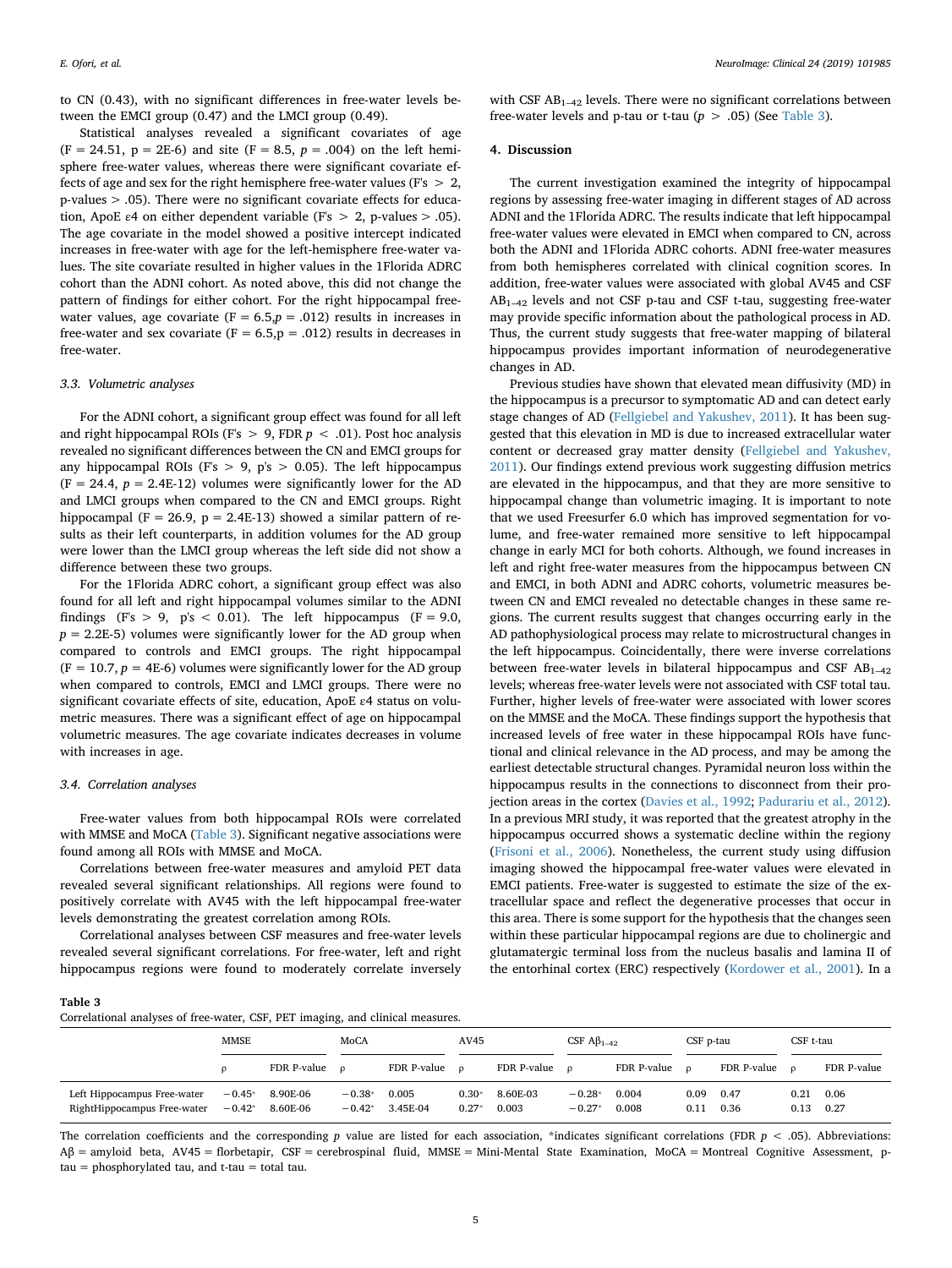previous study demonstrated densities of choline acetyltransferase-positive punctate immunoprecipitates were found to be significantly higher in hippocampal areas for AD [\(Ransmayr et al., 1992\)](#page-6-27) and that the neurofibrillary pathology first affects lamina II ERC neurons [\(Braak](#page-5-7) [and Braak, 1991\)](#page-5-7). The loss of cholinergic modulation in AD may contribute to a decline in memory.

Previous studies have shown correlations between cognitive measures and volumetric measures of hippocampus [\(Lim et al., 2012\)](#page-6-28). The current study shows significant correlations between free-water from all hippocampal ROIs and various cognitive assessment scores. Our findings also support the hypothesis that MRI markers of cognitive impairment follow closely with clinical symptoms ([Fellgiebel et al., 2004](#page-6-29)). This is consistent with prior findings that demonstrate correlations between hippocampal MD and F DG-PET [\(Aparicio et al., 2016\)](#page-5-8). This may provide potential information to determine whether free-water may be used as a progression marker for AD and MCI. Although longitudinal confirmation would be required, if these findings are confirmed, they may provide a sensitive marker of the effects of therapeutic intervention, similar to the proposed use of free-water in Parkinson's disease ([Burciu et al. 2017](#page-5-9)). Postmortem studies demonstrate accumulation of intraneuronal tau in the hippocampus from midlife onward ([Braak and Braak, 1998\)](#page-5-0). This is associated with inflammatory reactions and neuronal atrophy, and potentially larger amounts of extracellular fluid–which in turn may relate to higher free-water content.

We note three limitations that could influence the reported results. One, site differences between the cohorts could confound some of the reported results. We did covary for site to minimize this influence however as noted above the influence of site on some demographic and imaging variables requires further study. Further, more comprehensive neuropsychological test data would aid in characterization of the patient status. Finally, baseline data were only included and longitudinal data would help confirm the extent diagnoses, hippocampal imaging findings and potential changes in diagnoses are influenced by crosssectional differences in the hippocampal free-water.

The current study found free-water levels were positively associated with global levels of AV45 and negatively associated with CSF Aß42, which correlates negatively with amyloid deposition in the brain ([Kang](#page-6-30) [et al., 2013;](#page-6-30) [Verbeek et al., 2009](#page-6-31)). However, free-water levels did not correlate with CSF p-tau or CSF t-tau in our study, suggesting the possibility that the increase in free water levels may reflect amyloidinduced prodromal neurodegenerative changes in the hippocampus occurring prior to the increase in CSF tau. This hypothesis is supported by the known time course of events, which have been validated in longitudinal studies, showing that increases in brain amyloid levels precede increases in CSF tau by a decade or more [\(Jack et al., 2010](#page-6-0)). In summary, our study suggests that free-water values from the hippocampus may reflect a pathophysiological process along the entire AD continuum, in the presence of increased global amyloid deposition, but prior to overt evidence of neurodegeneration in the form of hippocampal atrophy or increased CSF tau increases. We found evidence that hippocampal free-water values served as a very early marker of cognitive impairment with changes detected in EMCI, in two separate large cohorts. We suggest that hippocampal free-water levels provide distinct and sensitive in-vivo information about AD neurodegeneration.

## **Author disclosures**

Dr. Ofori reports no disclosures. Dr. DeKosky serves as a consultation for Amgen, Acumen Pharmaceuticals, Biogen, and Cognition Therapeutics. Dr. Febo reports no disclosures. Dr. Colon-Perez reports no disclosures. Dr. Chakrabarty reports no disclosures. Dr. Duara receives grant support from Alzheimer's Therapeutic Research Institute, Avid-Eli Lily & Company, Janssen Research & Development LLC, Merck & Company, Toyama Chemical Co., Ltd., and vTv Therapeutics LLC. Dr. Duara also serves as a consultant for Medical Learning Group. Dr. Adjouadi reports no disclosures. Dr. Golde receives grant support from NIH, Michael J. Fox Foundation, Ellison Medical Foundation, and Thome Foundation. Dr. Vaillancourt receives grant support from NIH, NSF, and Tyler's Hope Foundation, and is co-founder and manager of Neuroimaging Solutions, LLC.

#### **Funding sources**

This study was supported by the 1Florida ADRC (P50AG047266), ADNI, and R01 NS052318.

## **Acknowledgements**

Data used in the preparation of this article were obtained from the ADNI database (www.loni.ucla.edu/ADNI).

Data collection and sharing for this project was funded by the Alzheimer's Disease Neuroimaging Initiative (ADNI) (National Institutes of Health Grant U01 AG024904) and DOD ADNI (Department of Defense award number W81XWH-12-2-0012). ADNI is funded by the National Institute on Aging, the National Institute of Biomedical Imaging and Bioengineering, and through generous contributions from the following: AbbVie, Alzheimer's Association; Alzheimer's Drug Discovery Foundation; Araclon Biotech; BioClinica, Inc.; Biogen; Bristol-Myers Squibb Company; CereSpir, Inc.; Cogstate; Eisai Inc.; Elan Pharmaceuticals, Inc.; Eli Lilly and Company; EuroImmun; F. Hoffmann-La Roche Ltd. and its affiliated company Genentech, Inc.; Fujirebio; GE Healthcare; IXICO Ltd.; Janssen Alzheimer Immunotherapy Research & Development, LLC.; Johnson & Johnson Pharmaceutical Research & Development LLC.; Lumosity; Lundbeck; Merck & Co., Inc.; Meso Scale Diagnostics, LLC.; NeuroRx Research; Neurotrack Technologies; Novartis Pharmaceuticals Corporation; Pfizer Inc.; Piramal Imaging; Servier; Takeda Pharmaceutical Company; and Transition Therapeutics. The Canadian Institutes of Health Research is providing funds to support ADNI clinical sites in Canada. Private sector contributions are facilitated by the Foundation for the National Institutes of Health ([www.fnih.org\)](http://www.fnih.org). The grantee organization is the Northern California Institute for Research and Education, and the study is coordinated by the Alzheimer's Therapeutic Research Institute at the University of Southern California. ADNI data are disseminated by the Laboratory for Neuro Imaging at the University of Southern California.

## **References**

- <span id="page-5-8"></span>[Aparicio, J., Carreño, M., Bargalló, N., Setoain, X., Rubí, S., Rumià, J., Falcón, C., Calvo,](http://refhub.elsevier.com/S2213-1582(19)30335-3/rf0005) [A., Martí-Fuster, B., Padilla, N., Boget, T., Pintor, L., Donaire, A., 2016. Combined](http://refhub.elsevier.com/S2213-1582(19)30335-3/rf0005) [\(18\)F-FDG-PET and diffusion tensor imaging in mesial temporal lobe epilepsy with](http://refhub.elsevier.com/S2213-1582(19)30335-3/rf0005) [hippocampal sclerosis. NeuroImage 12, 976–989](http://refhub.elsevier.com/S2213-1582(19)30335-3/rf0005).
- <span id="page-5-1"></span>[Ashford, J.W., Rosen, A., Adamson, M., Bayley, P., Sabri, O., Furst, A., Black, S.E., Weiner,](http://refhub.elsevier.com/S2213-1582(19)30335-3/rf0010) [M., Fellgiebel, A., Yakushev, I., 2011. Diffusion tensor imaging of the hippocampus in](http://refhub.elsevier.com/S2213-1582(19)30335-3/rf0010) [MCI and early Alzheimer's disease. J. Alzheimers Dis. 26, 257–262](http://refhub.elsevier.com/S2213-1582(19)30335-3/rf0010).
- <span id="page-5-3"></span>[Avants, B.B., Epstein, C.L., Grossman, M., Gee, J.C., 2008. Symmetric diffeomorphic](http://refhub.elsevier.com/S2213-1582(19)30335-3/rf0015) [image registration with cross-correlation: evaluating automated labeling of elderly](http://refhub.elsevier.com/S2213-1582(19)30335-3/rf0015) [and neurodegenerative brain. Med. Image Anal. 12 \(1\), 26–41](http://refhub.elsevier.com/S2213-1582(19)30335-3/rf0015).
- <span id="page-5-4"></span>[Avants, B.B., Tustison, N.J., Stauffer, M., Song, G., Wu, B., Gee, J.C., 2014. The insight](http://refhub.elsevier.com/S2213-1582(19)30335-3/rf0020) [ToolKit image registration framework. Front. Neuroinformat. 8, 44](http://refhub.elsevier.com/S2213-1582(19)30335-3/rf0020).
- <span id="page-5-5"></span>[Barthel, H., Luthardt, J., Becker, G., Patt, M., Hammerstein, E., Hartwig, K., Eggers, B.,](http://refhub.elsevier.com/S2213-1582(19)30335-3/rf1000) [Sattler, B., Schildan, A., Hesse, S., Meyer, P.M., Wolf, H., Zimmermann, T., Reischl, J.,](http://refhub.elsevier.com/S2213-1582(19)30335-3/rf1000) [Rohde, B., Gertz, H.J., Reininger, C., Sabri, O., 2011. Individualized quantification of](http://refhub.elsevier.com/S2213-1582(19)30335-3/rf1000) [brain beta-amyloid burden: results of a proof of mechanism phase 0 florbetaben PET](http://refhub.elsevier.com/S2213-1582(19)30335-3/rf1000) [trial in patients with Alzheimer's disease and healthy controls. Eur. J. Nucl. Med. Mol.](http://refhub.elsevier.com/S2213-1582(19)30335-3/rf1000) [imaging 38 \(9\), 1702–1714](http://refhub.elsevier.com/S2213-1582(19)30335-3/rf1000).
- <span id="page-5-6"></span>[Benjamini, Y., Hochberg, Y., 1995. Controlling the false discovery rate: a practical and](http://refhub.elsevier.com/S2213-1582(19)30335-3/rf0025) [powerful approach to multiple testing. J. R. Stat. Soc. Ser. B Methodol. 57 \(1\),](http://refhub.elsevier.com/S2213-1582(19)30335-3/rf0025) [289–300](http://refhub.elsevier.com/S2213-1582(19)30335-3/rf0025).
- <span id="page-5-7"></span>[Braak, H., Braak, E., 1991. Neuropathological stageing of Alzheimer-related changes.](http://refhub.elsevier.com/S2213-1582(19)30335-3/rf0030) [Acta Neuropathol. 82 \(4\), 239–259.](http://refhub.elsevier.com/S2213-1582(19)30335-3/rf0030)
- <span id="page-5-0"></span>[Braak, H., Braak, E., 1998. Evolution of neuronal changes in the course of Alzheimer's](http://refhub.elsevier.com/S2213-1582(19)30335-3/rf0035) [disease. J. Neural Transm. Suppl. 53.](http://refhub.elsevier.com/S2213-1582(19)30335-3/rf0035)
- <span id="page-5-9"></span>[Burciu, R.G., Ofori, E., Archer, D.B., Wu, S.S., Pasternak, O., McFarland, N.R., Okun, M.S.,](http://refhub.elsevier.com/S2213-1582(19)30335-3/rf3000) [Vaillancourt, D.E., 2017. Progression marker of Parkinson's disease: a 4-year multi](http://refhub.elsevier.com/S2213-1582(19)30335-3/rf3000)[site imaging study. Brain : J. neurol. 140 \(8\), 2183–2192.](http://refhub.elsevier.com/S2213-1582(19)30335-3/rf3000)
- <span id="page-5-2"></span>[Clerx, L., Visser, P.J., Verhey, F., Aalten, P., 2012. New MRI markers for Alzheimer's](http://refhub.elsevier.com/S2213-1582(19)30335-3/rf0040) [disease: a meta-analysis of diffusion tensor imaging and a comparison with medial](http://refhub.elsevier.com/S2213-1582(19)30335-3/rf0040) [temporal lobe measurements. J. Alzheimers Dis. 29 \(2\), 405–429](http://refhub.elsevier.com/S2213-1582(19)30335-3/rf0040).